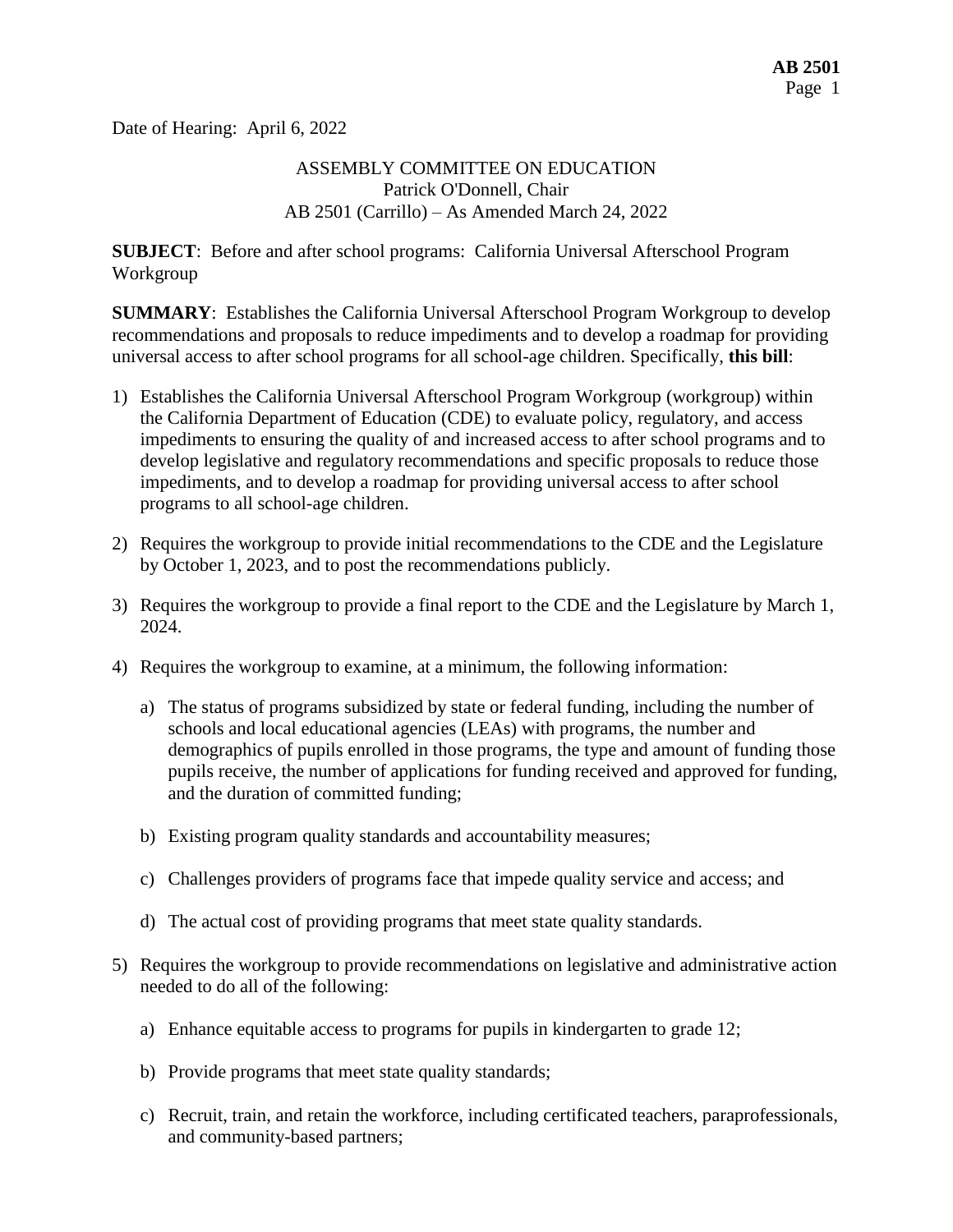- d) Ensure adequate, prompt, and sustainable funding and rates;
- e) Evaluate the impact of state and federal investment and local implementation; and
- f) Coordinate with and leverage other existing programs and funding sources such as universal prekindergarten, community schools, and school-age child care.
- 6) Requires the Office of Planning and Research (OPR) to contract with planning facilitators to provide facilitation and staff support; conduct research and gather relevant information for consideration by the workgroup; and produce the reports required; in order to assist the workgroup in fulfilling its responsibilities.
- 7) Requires the workgroup to be comprised of a minimum of 25 members representing the state's diversity, including, but not limited to, the following:
	- a) One Member of the Assembly, or their designee;
	- b) One Member of the Senate, or their designee;
	- c) One member appointed by the State Board of Education (SBE);
	- d) One member appointed by the State Department of Social Services (DSS);
	- e) One member appointed by the Department of Finance (DOF);
	- f) Twenty members appointed by the CDE, as follows:
		- i) Three members from the Expanded Learning Division at the CDE or members of the Statewide System of Support for Expanded Learning;
	- ii) Two members who represent families participating in the After School Education and Safety (ASES) Program, the 21st Century Community Learning Centers (21st CCLC) program, or the Expanded Learning Opportunities Program (ELOP);
	- iii) Three members who represent pupils participating in the ASES Program, the 21st CCLC program, and the ELOP, with one pupil representing each program;
	- iv) Three members who represent LEAs;
	- v) Two members who represent community-based organizations;
	- vi) Two members who represent municipal agencies;
	- vii) Two members who represent rural communities;
	- viii) One member who represents the interests of employees of after school programs; and
	- ix) Two members who represent diverse practitioners.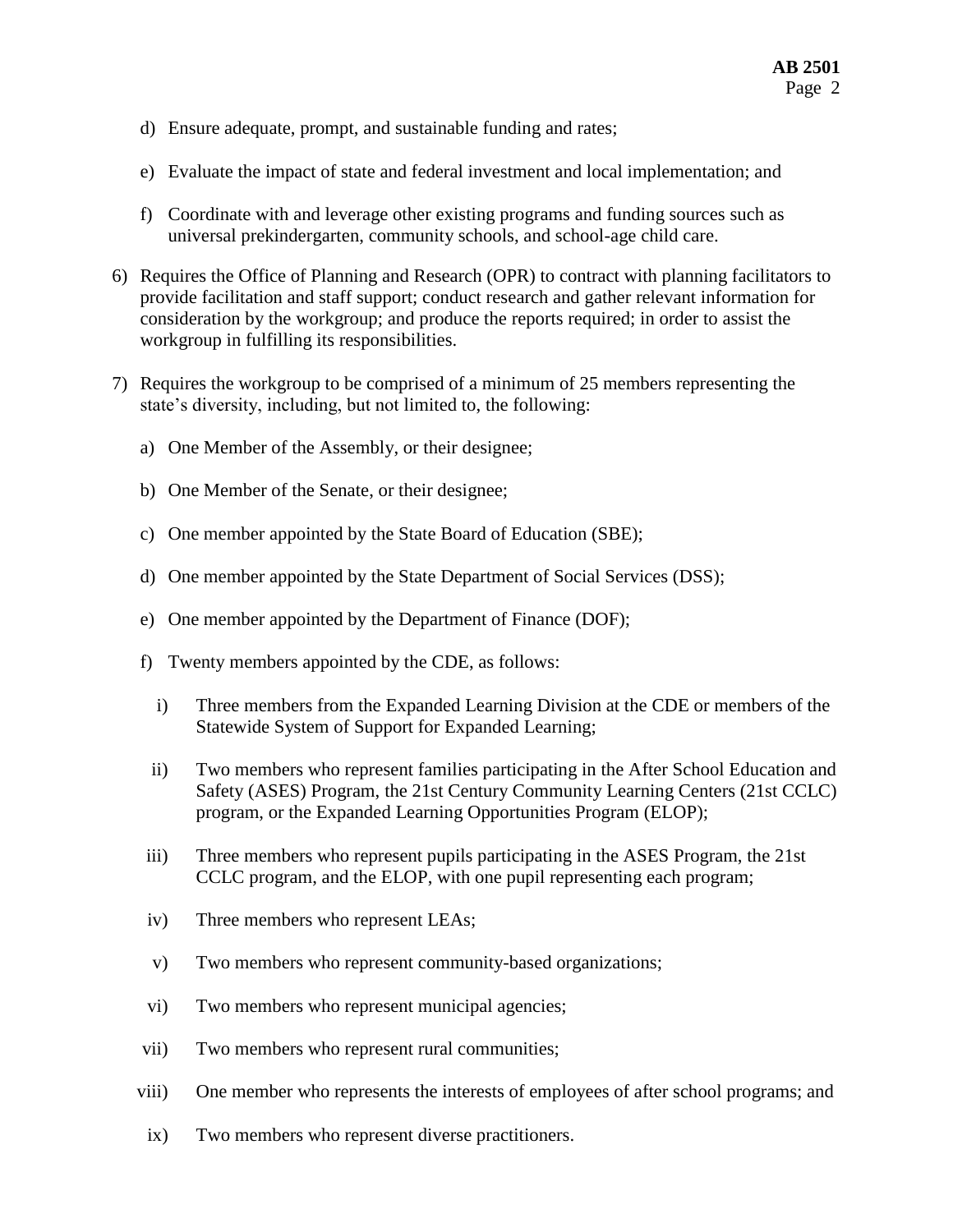- 8) Requires the appointments to the workgroup to be made by March 1, 2023, and requires the workgroup to be maintained through June 30, 2024.
- 9) Appropriates an unspecified amount from the General Fund to the CDE to fund the workgroup activities, including travel expenses for meetings.
- 10) Authorizes the CDE to subcontract as necessary to perform the duties required.
- 11) Defines "afterschool program" as having the same meaning as "expanded learning" which means before school, after school, summer, or intersession learning programs that focus on developing the academic, social, emotional, and physical needs and interests of pupils through hands-on, engaging learning experiences.
- 12) States that "afterschool program" does not mean an extension of instructional time, but rather opportunities to engage pupils in enrichment, play, nutrition, and other developmentally appropriate activities.
- 13) Defines "local educational agency" as a school district or charter school, other than a nonclassroom based charter school.
- 14) Repeals these provisions as of January 1, 2025.

## **EXISTING LAW**:

- 1) Defines "expanded learning" as before school, afterschool, summer, or intersession learning programs that focus on developing the academic, social, emotional, and physical needs and interests of pupils through hands-on, engaging learning experiences. (Education Code (EC) 8482.1)
- 2) Expresses the intent of the Legislature that expanded learning programs are pupil-centered, results driven, include community partners, and complement, but do not replicate, learning activities in the regular schoolday and school year. (EC 8482.1)
- 3) Establishes the ASES program, passed by voters as Proposition 49 in 2002, which provides \$550 million annually for before and afterschool programs for K-9 students. Priority for funding is granted to schools where at least 50% of the students are eligible for free or reduced price meals. ASES programs receive direct grants, for which attendance is projected and grants are funded up-front, in three one-year increments. (EC 8482, 8482.4, & 8482.5)
- 4) Sets the maximum total direct grant awarded annually for an ASES program as \$112,500 for each regular school year for elementary schools and \$150,000 for middle or junior high schools. (EC 8482.55 and 8483.7)
- 5) Provides for a summer grant for ASES programs in excess of 180 days or during any combination of summer, intersession.
- 6) Continuously appropriates \$550 million from the General Fund to the CDE for the ASES program. (EC 8483.5)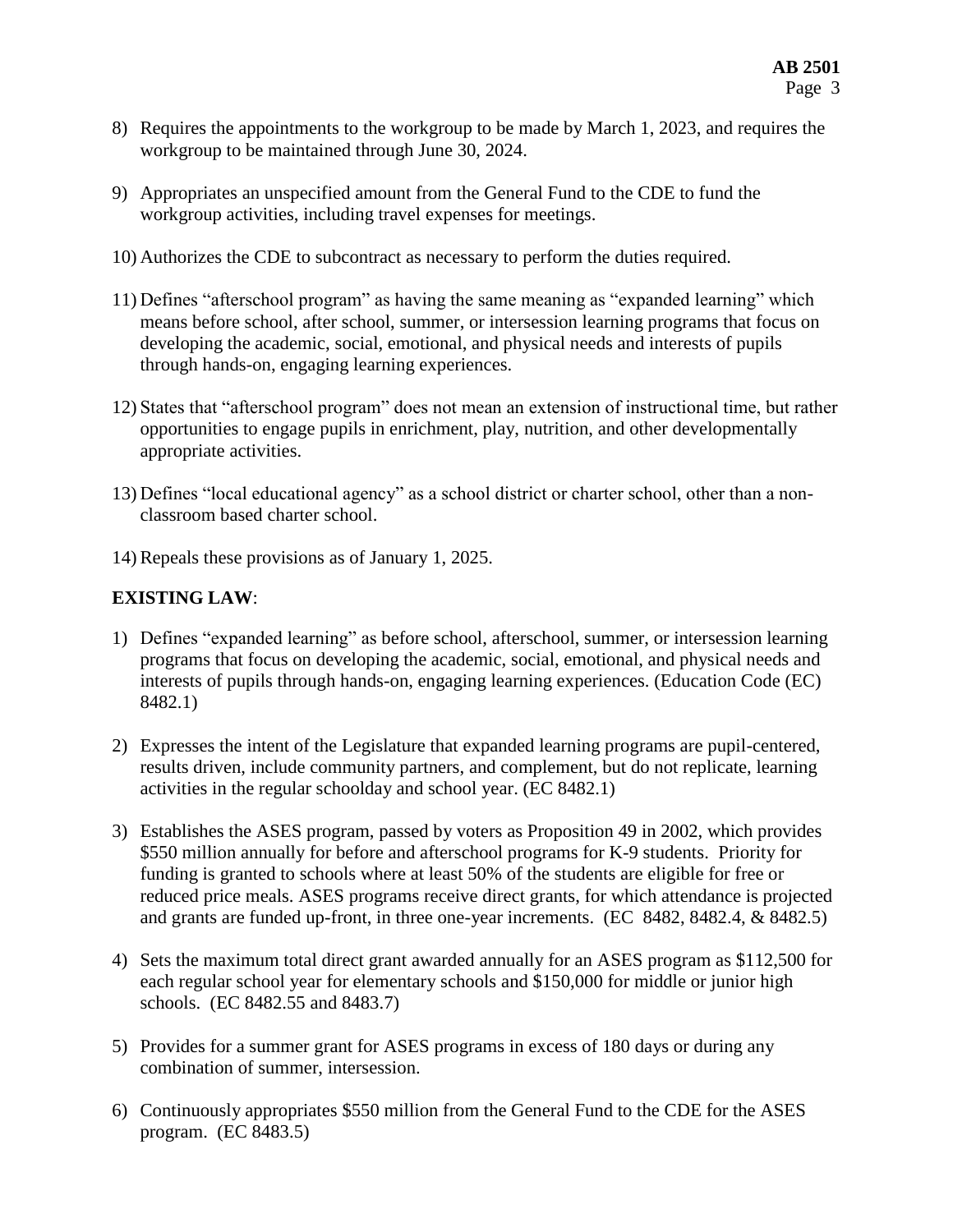- 7) Expresses the intent of the Legislature that the federal  $21<sup>st</sup> CCLC$  program complement the ASES program to provide year-round opportunities for expanded learning. (Public Law 107- 110 and EC 8484.7)
- 8) Requires that at least 50% of the total amount appropriated for the 21<sup>st</sup> CCLC be allocated on a priority basis for programs serving high school pupils, and 40% for programs serving elementary and middle school pupils. (EC 8484.8)
- 9) Establishes the 21<sup>st</sup> Century High School After School Safety and Enrichment for Teens (ASSETS) program to create incentives for establishing locally driven school enrichment programs that partner schools and communities to provide academic supports and safe, constructive alternatives for high school pupils in the hours after the regular schoolday, and that support college and career readiness and requires that the CDE implement the ASSETS program only to the extent that federal funds are available. (EC  $8421 \& 8425$ )
- 10) Specifies that an ASSETS grantee receive a five-year grant of up to \$250,000 per year per site, pursuant to meeting of specified conditions, and subject to the availability of federal funds for this purpose. (EC 8426)
- 11) Establishes the ELOP and allocates funding to school districts and charter schools based upon their unduplicated pupil count. Requires, commencing with the 2021-22 school year, as a condition of receipt of these funds, school districts and charter schools to offer to at least all unduplicated pupils in kindergarten to grade 6 and to provide to at least 50% of unduplicated pupils enrolled in kindergarten to grade 6, classroom-based instructional programs with expanded learning opportunity programs that provide access to no less than 9 hours of combined in-person instructional time and expanded learning opportunities per instructional day on schooldays, and no less than 9 hours of expanded learning opportunities per day for at least 30 non-schooldays during intersessional periods. (EC 46120)

### **FISCAL EFFECT**: Unknown

### **COMMENTS**:

*Need for the bill.* According to the author, "AB 2501 continues to support the need for universal afterschool programs. Research shows that quality afterschool and summer programs provide safe, supportive learning environments and enrichment opportunities that increase school attendance and academic outcomes. Prior to 2020, California served more than 900,000 students each year in more than 4,500 state and federally funded afterschool and summer learning programs through the ASES Program and the 21st CCLC Program. 84% of those students are from socio-economically disadvantaged families, 90% are students of color, and 33% are English Language Learners. Furthermore, 25% of students served experience homelessness in California."

*Value of after school programs.* According to a 2016 report by the Afterschool Alliance, "Research has found that when children from low-income families take part in quality afterschool programs, they see positive gains. Consistent participation in high-quality afterschool programs has been shown to help students improve their work habits and demonstrate higher levels of persistence, and helps to close the achievement gap that exists between children from low-income families and their more affluent peers."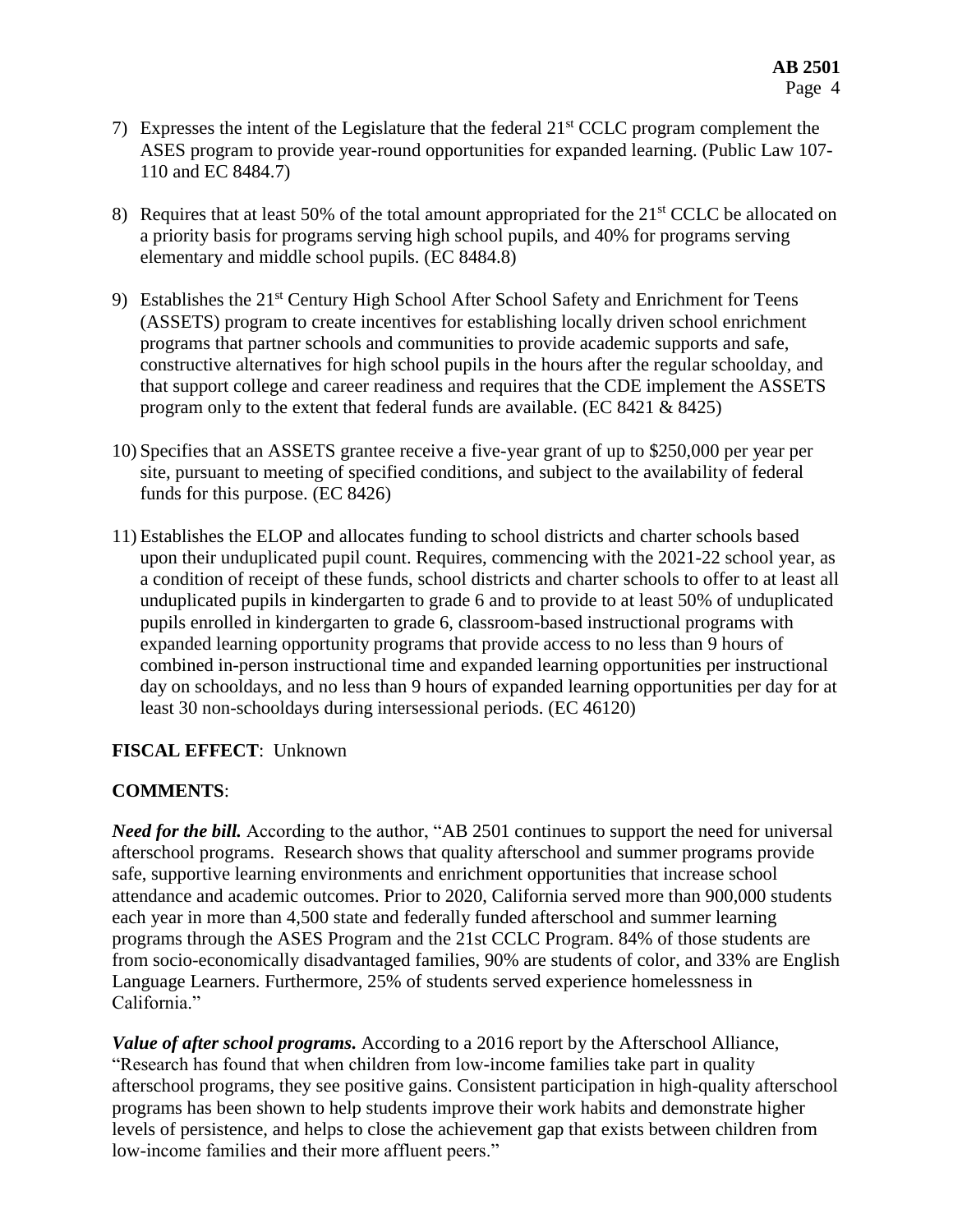The California Afterschool Advocacy Alliance reports that public afterschool programs:

- Improve school attendance and reduce dropout rates;
- Help English language learners transition to proficiency;
- Expand STEAM learning and develop workforce skills;
- Build social-emotional skills, health, and nutrition;
- Prevent and reduce youth substance use and abuse; and
- Reduce juvenile crime by keeping students engaged during the prime time for crime involving children.

According to the 2019 report by Fight Crime, Invest in Kids, *From Risk to Opportunity: Afterschool Programs Keep Kids Safe when Juvenile Crime Peaks,* notes that the hours immediately after school lets out, when parents are not likely available to supervise, are the prime time for juvenile crime. Juvenile arrest rates have decreased by 70% nationally since 2000 due in part to increased access to high-quality afterschool programming. Not only do highquality programs provide youth with a safe and stable environment that can help keep them from engaging in dangerous behavior or becoming the victim of a crime, these programs also contribute to positive outcomes such as improved attendance, improved classroom behavior, better academic outcomes, and increased graduation rates. The positive impact that high-quality afterschool programs have on high school graduation rates is particularly important to law enforcement leaders because they know that 6 in 10 inmates nationwide do not have a high school diploma.

*ASES program*. The ASES program, passed by voters as Proposition 49 in 2002, provides \$550 million annually for before and after school programs for kindergarten through grade 8 students. The 2017-18 Budget Act increased ongoing funding to the ASES program by \$50 million for a total of \$600 million. In 2021-22 ASES programs received \$650 million in state funds. In addition, one-time federal COVID relief funding is supporting temporary rate increases and additional slots. These funds will temporarily increase the ASES per student daily rate from \$8.88 to \$10.18 in 2021-22 and 2022-23. The Governor's budget for 2022-23 proposes an additional \$95 million to ASES to provide ongoing funding to make permanent the temporary rate increases.

School districts, COEs, state special schools, and charter schools are eligible for funding. Local governments and nonprofit organizations working in partnership with LEAs may also apply for funding. Afterschool programs must commence immediately following the end of the school day and at least until 6 p.m. for 15 hours per week. Grants are provided in three one-year increments with maximum grants at \$152,612 per year for elementary schools, \$203,482 per year for middle or junior high schools. Priority for funding goes to schools where at least 50% of the pupils are eligible for free- or reduced-priced lunch. Each program is required to provide a match equal to not less than one-third of the total grant. Facilities may count towards 25% of the local contribution.

Participating afterschool programs are required to have an educational and literacy component in which tutoring or homework assistance is provided in one or more of the following areas: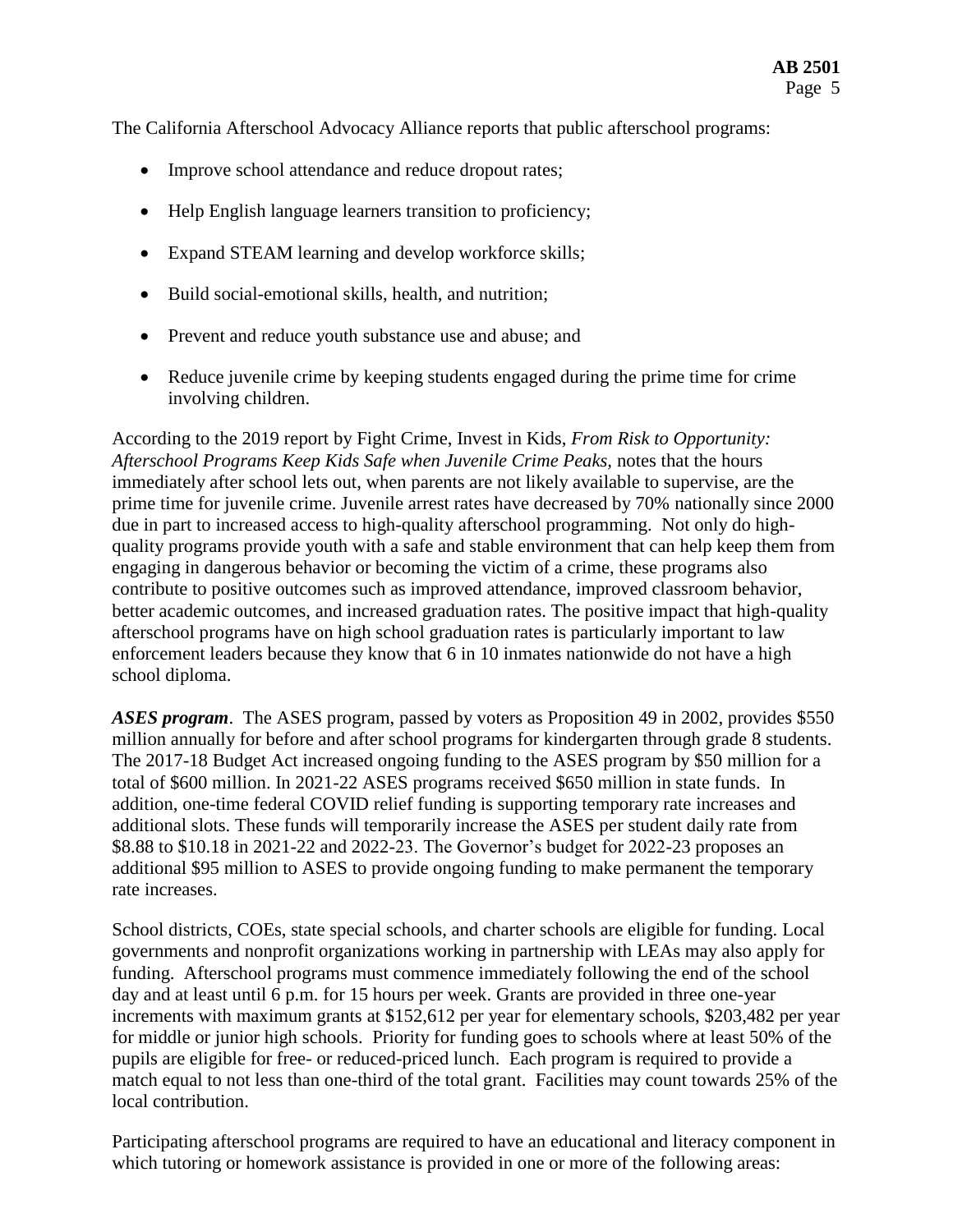language arts, mathematics, history and social science, computer training, or sciences; and an educational enrichment component, which may include, but is not limited to, fine arts, career technical education, career exploration, recreation, physical fitness and prevention activities. ASES grantees are able to apply for summer/supplemental funding in order to operate for more than 180 days, including during summer, intersession or vacation periods.

According to the California Afterschool Advocacy Alliance, ASES programs serve more than 400,000 students at 4,200 schools each day.

The CDE reports that, as of 2018-19, a total of 4,548 California schools received ASES and/or 21<sup>st</sup> CCLC funding and served a total of 885,993 students. Characteristics of those participating in the programs include the following:

- 49.8% female, 50.2% male;
- 83.3% socioeconomically disadvantaged;
- 24.8% English language learners;
- 5.7% homeless;
- 11.9% students with a disability; and
- 71.5% Latino; 9.8% White; 8.0 % Black; 5.4% Asian.

21<sup>*st*</sup> *CCLC Program*. The 21<sup>st</sup> CCLC program is a federally funded competitive grant program serving pupils in TK through  $12<sup>th</sup>$  grade. The purpose of the program is to support the creation of community learning centers that provide academic enrichment opportunities during non-school hours for children, particularly students who attend high-poverty and low-performing schools. The program helps students meet state and local student standards in core academic subjects, such as reading and math; offers students a broad array of enrichment activities that can complement their regular academic programs; and offers educational services to the families of participating children. Programs must operate during every regular school day and may operate during summer, weekends, intercession, or vacation periods.

In 2021-22 21st CCLC programs received \$146 million in federal funds. One-time federal COVID relief funding is supporting temporary rate increases and additional slots. These funds will temporarily increase the 21<sup>st</sup> CCLC per student daily rate from \$7.50 to \$10.18 in 2021-22 and 2022-23. The Governor's 2022-23 budget proposes an additional \$54 million to 21st CCLC to make permanent the temporary rate increase.

*21st Century High School After School Safety and Enrichment for Teens (ASSETS*). The purpose of the ASSETs program is to provide local flexibility in the establishment or expansion of community learning centers that provide students in grades 9 to 12 with academic enrichment opportunities and activities designed to complement the student's regular academic program and that support college and career readiness, assist with literacy and related educational development services for families of these students, and provide a safe environment for students participating in their programs.

*Expanded Learning Opportunity Program (ELOP)*. The ELOP, established in 2021, provides funding for afterschool and summer school enrichment programs for Transitional Kindergarten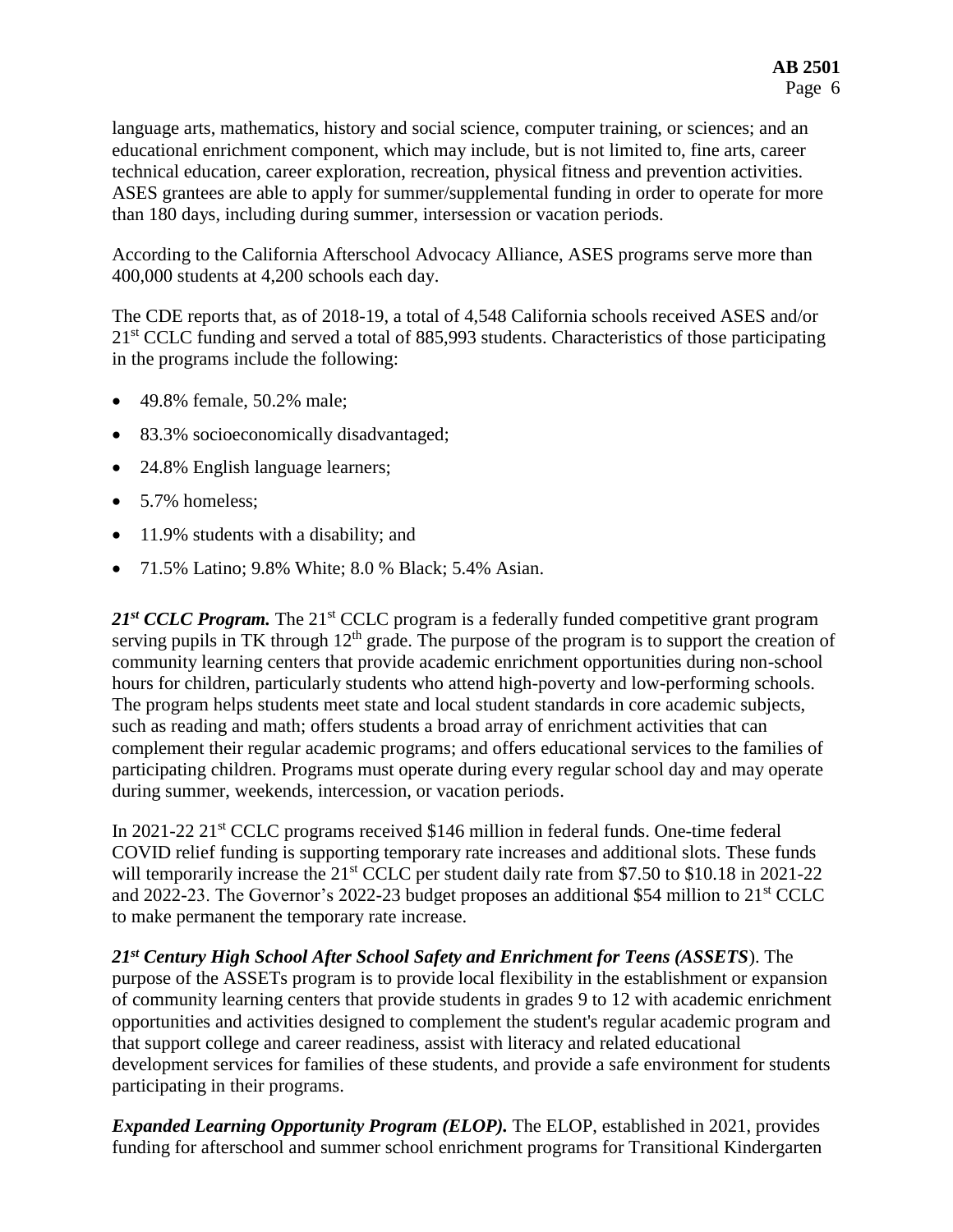(TK) through  $6<sup>th</sup>$  grade pupils. The state provided \$1.8 billion Proposition 98 funding in 2021-22 to establish this program, with a goal to reach \$5 billion annually by 2025-26. School districts and charter schools are required to offer at least nine hours of combined in-person instructional time and expanded learning opportunities during the school day and for 30 days during the summer. The program must include educational and enrichment components with maximum student to staff ratios of 20:1.

Funding for ELOP is apportioned on a formula basis rather than through a competitive grant process. Funding is based on the district or charter's number of English learners and low-income pupils in grades TK-6<sup>th</sup> grade, as shown in the table below. Changes in the program for 2022-23, as proposed in the Governor's Budget are also included:

| <b>ELOP</b> Program                                          | <b>Tier 1 - Concentration of</b><br><b>Unduplicated Pupil</b><br>Percentage (UPP)             | Tier 2 – Concentration of<br><b>UPP</b>                                               |
|--------------------------------------------------------------|-----------------------------------------------------------------------------------------------|---------------------------------------------------------------------------------------|
| English learner (EL) and low-<br>income (LI) pupil threshold | 80% or more UPP in 2021-22<br>75% or more in 2022-23                                          | $<80\%$ UPP in 2021-22<br>$\langle 75\% \text{ in } 2022 - 23 \rangle$                |
| Funding per EL/LI pupil                                      | \$1,170 in 2021-22<br>\$2,500 in 2022-23                                                      | \$672 in 2021-22<br>\$2,000 in 2022-23 (estimate)                                     |
| Program offering/access                                      | Offer program to all students<br>and provide access to every<br>student requesting enrollment | Offer program to all EL/LI<br>students and provide access to<br>50% of EL/LI students |
| Audit requirement                                            | Beginning in 2023-24                                                                          | Beginning in 2023-24                                                                  |

*Source: Legislative Analyst Office, February 2022.*

The Governor's Budget proposes \$4.4 billion in Proposition 98 funding for the ELOP for 2022- 23, which would bring the funding to 88% of the \$5 billion target.

Lack of access to expanded learning programs. According to the Afterschool Alliance, unmet demand for afterschool and summer programs in California is high. For every child in afterschool, 3 are waiting for an available program. In 2019, almost 1.4 million children would have been enrolled in a summer program if one were available to them.

*Timelines may be difficult to meet.* The bill requires that the workgroup provide initial recommendations by October 1, 2023 and a final report to the CDE and the Legislature by March 1, 2024. Given that the legislation would not take effect until January 1, 2023 and that it will take some time to appoint the 25 members of the workgroup, *the Committee may wish to consider*  whether the proposed timelines are achievable.

*Recommended Committee amendments.* Committee staff recommend that the bill be amended as follows:

1) Clarify that funds to support the workgroup be non-Proposition 98 funds.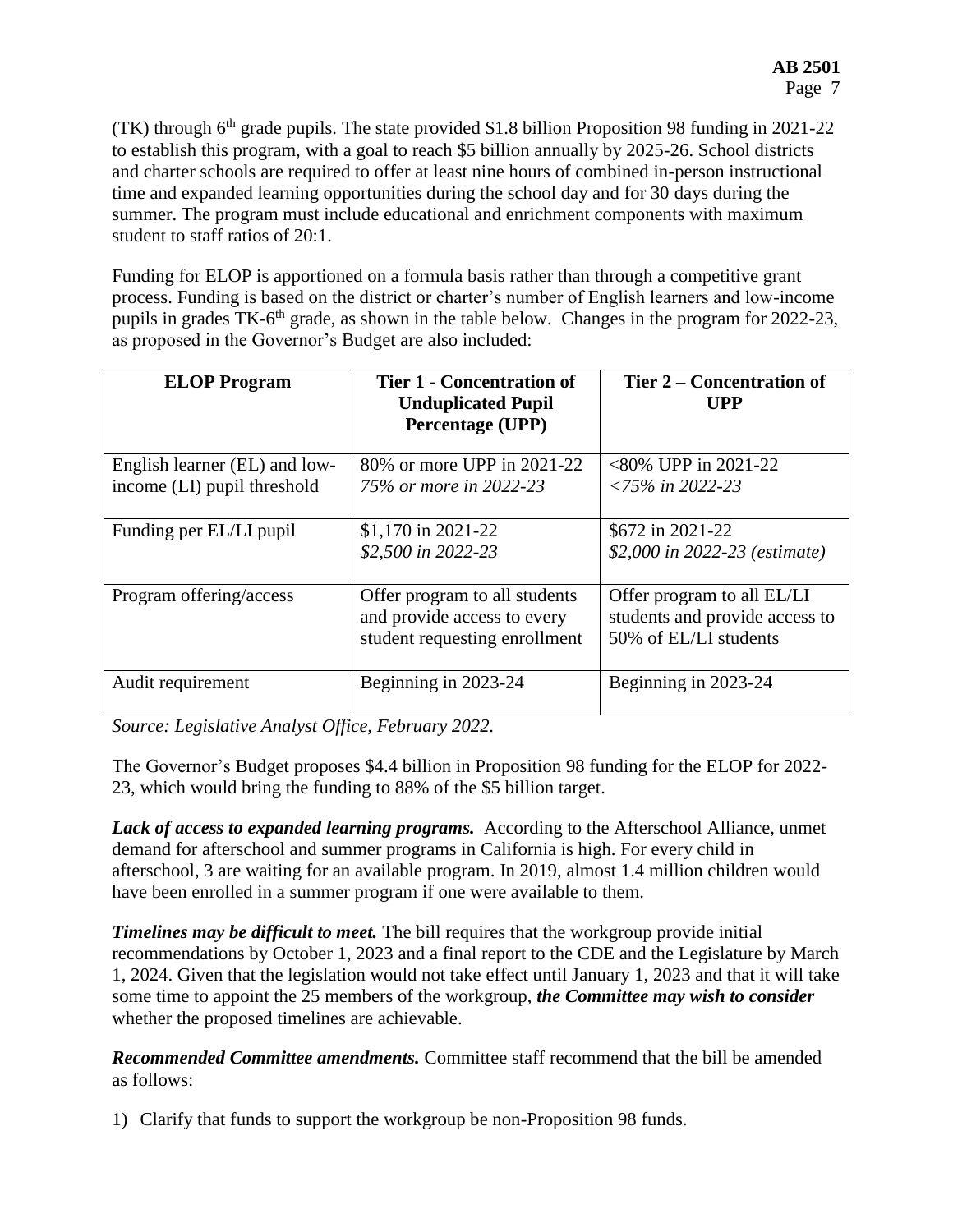2) Extend the timelines for the workgroup to provide initial recommendations by March 1, 2024 and a final report by October 1, 2024 and authorize the workgroup to be maintained through December 31, 2024.

*Arguments in support.* The California Afterschool Advocacy Alliance, sponsors of the bill, note, "The 2021 Budget Act invested over \$1.7 billion to grow access to expanded learning programs and merged existing ASES and 21st CCLC funding streams with the Expanded Learning Opportunities Program (ELOP) to provide a single, comprehensive program. The state is committed to growing this investment to \$5 billion by 2025-26. However, there is no master plan, taskforce, or advisory committee in place to plan for this historic undertaking, address implementation and sustainability challenges, and ensure the state's investment is effective in providing equitable access to high-quality expanded learning opportunities. Field-informed discussion and planning are needed urgently, as LEAs and their community-based partners are experiencing severe workforce challenges that limit their ability to serve current students and to dramatically expand access quickly. This is why we support AB 2501 to establish the California Universal Afterschool Program Workgroup, leveraging the experience of practitioners and stakeholders, and examine data to develop recommendations that address impediments to

*Related legislation.* AB 2507 (McCarty) of the 2021-22 Session requires that 30% of the funds appropriated for the ASES program be prioritized for middle schools; prioritizes 100% of funding for the 21st Century CCLC for high schools; and requires a cost-of-living adjustment (COLA) for expanded learning programs.

AB 1112 (Carrillo) of the 2021-22 Session would have required the CDE to conduct a statewide cost study, utilizing an expanded learning stakeholder group, to determine adequate funding levels for expanded learning programs and make associated recommendations. This bill was held in the Senate Appropriations Committee.

AB 130 (Committee on Budget) Chapter 44, Statutes of 2021, establishes the ELOP and appropriates \$753 million for allocation to specified school districts and charter schools serving a high proportion of unduplicated pupils. Requires, upon receipt of funding for this purpose, specified schools serving pupils in kindergarten through grade 6 to provide at least 50% of unduplicated pupils with expanded learning opportunity programs for a minimum of 9 hours of combined in-person instruction and expanded learning opportunities on school days and no less than 9 hours of expanded learning opportunities per day for at least 30 non-schooldays during summer and intersessional periods.

AB 1725 (Carrillo) of the 2019-20 Session would have increased funding for the ASES program by \$112.8 million, beginning in the 2019-20 fiscal year, and specified conditions for ongoing increases. This bill was held in the Senate Education Committee.

AB 1085 (McCarty) of the 2019-20 Session would have encouraged ASES programs, the 21st Century programs, and the ASSETS programs to establish programs designed to educate about and prevent substance use disorders or to prevent harm from substance abuse; would have required the State Department of Health Care Services (DHCS) to enter into interagency agreements with the CDE to administer those programs; and authorizes DHCS to consider selecting those programs for funding from the Youth Education, Prevention, Early Intervention, and Treatment Account (YEPEITA) portion of the Control, Regulate and Tax Adult Use of Marijuana Act. This bill was vetoed by the Governor with the following message: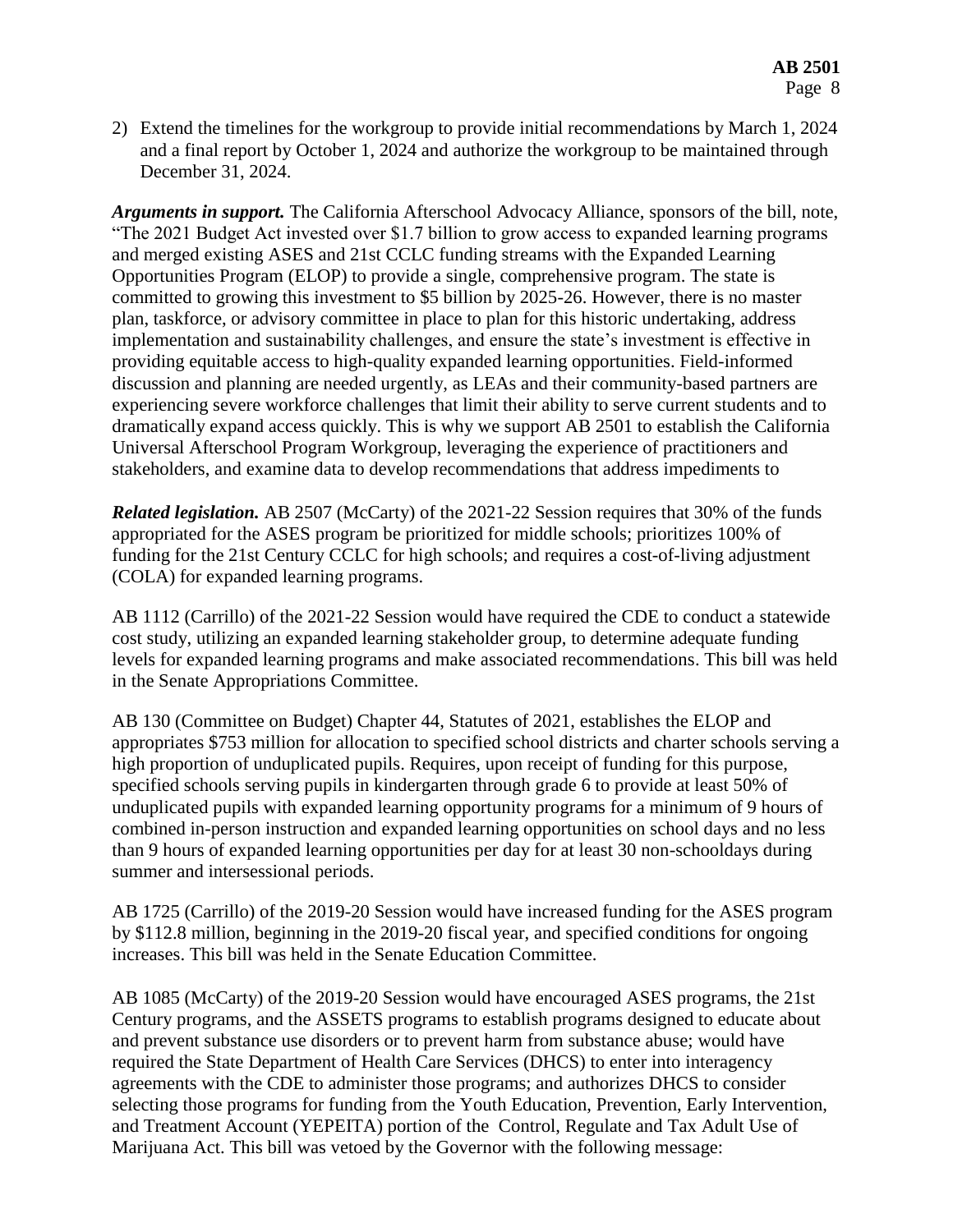This bill would authorize the DHCS to redirect cannabis tax funds generated under Proposition 64 to after-school programs administered by the state. I support increased access to after-school programs, which is why I worked with the Legislature to provide an additional \$50 million to support these programs. This bill, however, attempts to change the funding allocation process specified by Proposition 64, which does not authorize the Legislature to modify the fund allocation process prior to July 1, 2028.

SB 78 (Leyva) of the 2017-18 Session would have appropriated to the ASES program an additional \$99,135,000 in the 2017-18 fiscal year and each fiscal year thereafter, and commencing with the increases to the minimum wage implemented during the 2018–19 fiscal year, and every fiscal year thereafter, required the DOF to adjust the total ASES program funding amount of \$654,135,000 by adding an amount necessary to fund an increase in the daily pupil rate of 50% of each increase to the minimum wage. This bill was held in the Assembly Education Committee.

SB 645 (Hancock) of the 2015-16 Session would have authorized an ASES program to suspend operation for up to five days in a fiscal year beginning January 1, 2016. This bill was held in the Assembly Appropriations Committee.

AB 1426 (Cooper) of the 2015-16 Session would have increased the per-student daily and weekly rates for the ASES program, and eliminated the requirement for the after school component of the program to operate at least until 6 p.m. on regular schooldays. This bill was held in the Senate Appropriations Committee.

AB 2663 (Cooper) of the 2015-16 Session would have continuously appropriated \$73.3 million for the ASES beginning with the 2016-17 fiscal year and adjusted the appropriation annually thereafter based on the California Consumer Price Index. This bill was held in the Assembly Appropriations Committee.

### **REGISTERED SUPPORT / OPPOSITION**:

### **Support**

Boys & Girls Clubs of Carson California Afterschool Advocacy Alliance California School-age Consortium California State Alliance of YMCAs Children Now Council for A Strong America Envisioneers Inc Fight Crime: Invest in Kids LA's Best After School Enrichment Program Partnership for Children & Youth Public Advocates INC. Think Together YMCA of San Diego County

# **Opposition**

None on file